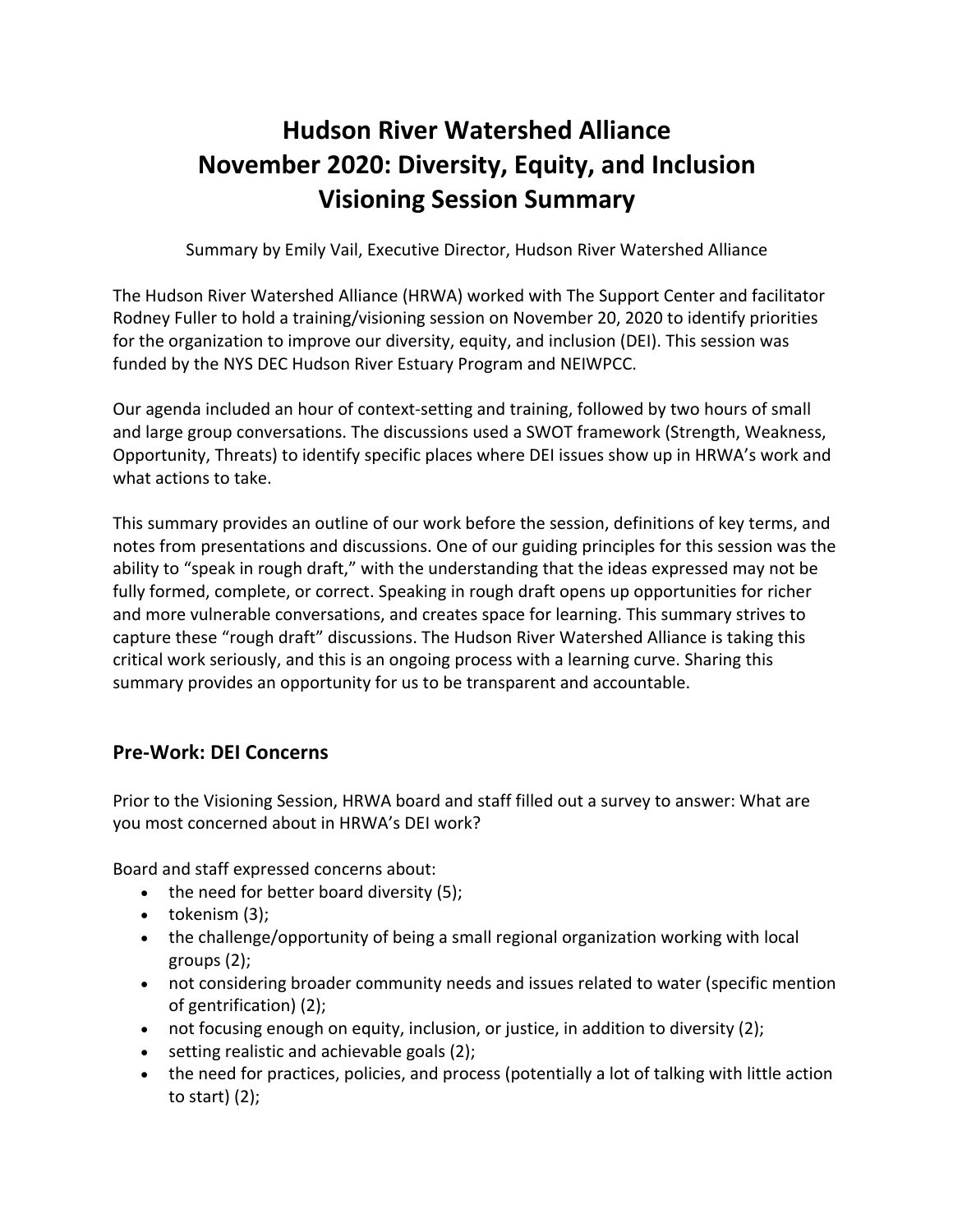- potential for disagreements/internal struggles (2);
- $\bullet$  the challenges inherent in working in the environmental movement (1);
- not moving forward as aggressively as they want (1);
- more diversity in membership (1);
- focusing too much on diversity you can see  $(1)$ ;
- not being invested for the long haul (1); and
- how to be more involved as a board member (1).

# **Visioning Session Guidelines and Introduction**

During the session, facilitator Rodney Fuller used guiding principles to create a space where people felt comfortable having the difficult conversations we needed to move forward.

These guiding principles included:

- Dialogue & learning
- Listen to understand (no judging)
- Assume common intent
- Use "I" statements
- Keep an open mind
- Talk in rough draft
- Step up/step back
- Together we know a lot

Throughout the session, we considered DEI across:

- The Work
- The People
- The Impact
- The Culture

#### **Poll Question: What actions have we taken as individuals?**

We asked participants, "Have you participated in a thoughtful discussion or taken a particular action related to racial and social justice or racism in the past few months?" 100% of board and staff had taken at least one action (100% had read a book or article). Many had watched a film or documentary, and other actions included attending a lecture, attending/supporting a march, listening to a podcast, etc. We can bring the work we're already doing as individuals into our work with HRWA.

#### **Icebreaker: I am, I am not**

We used an icebreaker activity to get to know each other better and consider how bias shows up in our own lives. Each person has had to deal with stereotypes and assumptions that are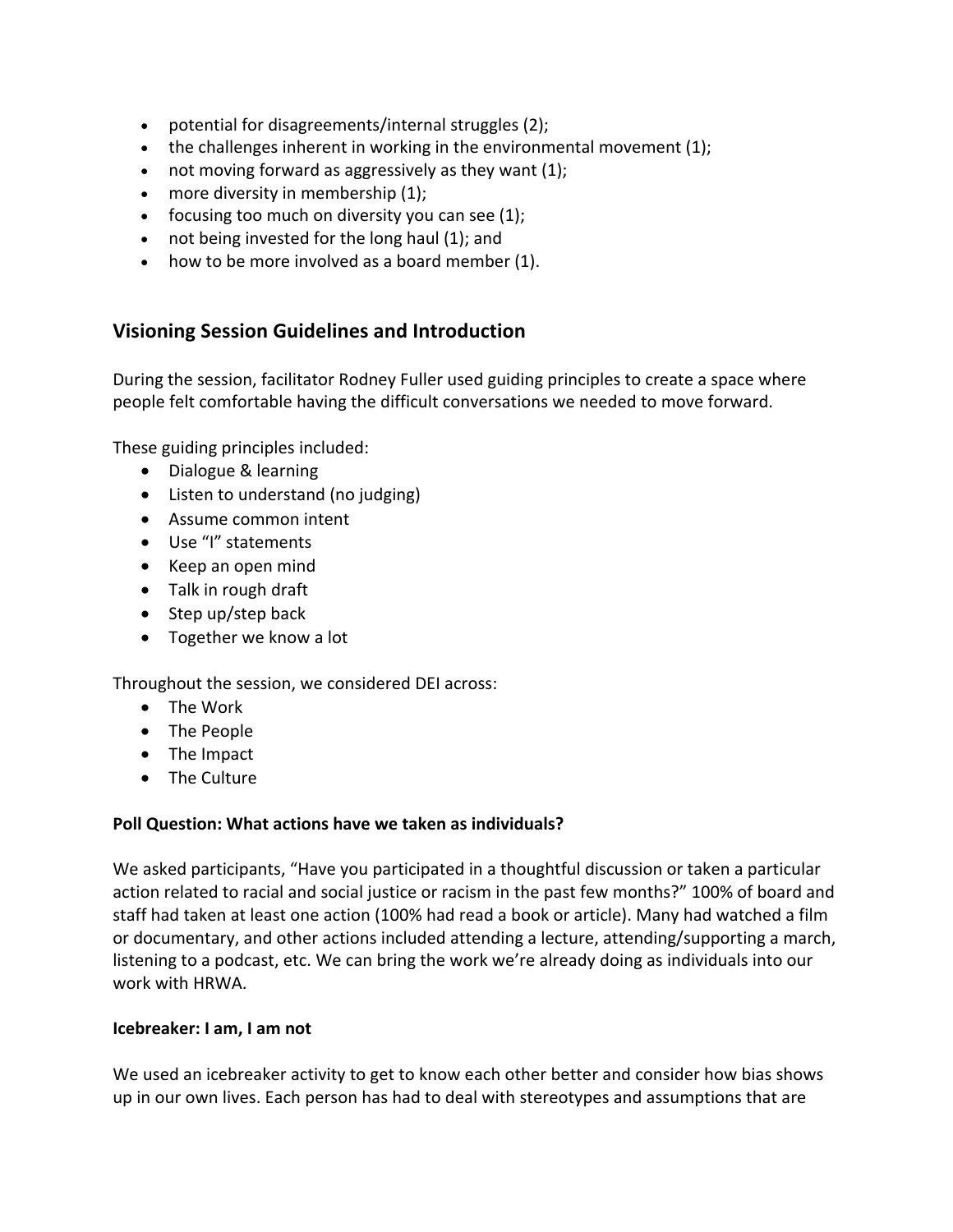incorrect. We can bring that experience and compassion to our DEI work, to make sure we aren't stereotyping or making assumptions about others.

Examples: I am a mom; I am not the primary caregiver in my family. I am Italian; I am not in the mob. I am a homeowner; I am not against density or apartments. I am a lawyer; I am not heartless.

#### **Definition of Key Terms**

Facilitator Rodney Fuller shared these definitions to help us communicate about these issues.

**Racism** is the belief that groups of humans possess different behavioral traits corresponding to physical appearance and can be divided based on the superiority of one race over another.

**Racist:** a person who shows or feels discrimination or prejudice against people of other races, or who believes that a particular race is superior to another.

**Structural racism** is the arrangement of institutional, interpersonal, historical, and cultural dynamics in a way that consistently produces advantage for whites and chronic adverse outcomes for people of color.

**White privilege** is the societal privilege that benefits white people over non-white people in some societies, particularly if they are otherwise under the same social, political, or economic circumstances.

**White supremacy** is the belief that white people are superior to those of all other races, especially the Black race, and should therefore dominate society.

**Diversity** is the mosaic of people who bring a variety of backgrounds, styles, perspectives, values, and beliefs as assets to the groups and organizations with which they interact.

**Equity** is the state of eliminating conscious or unconscious bias and harassment and discrimination and other forms of inappropriate or illegal categorizations of persons.

**Equality** refers to everyone having the same rights and being offered the same opportunities.

**Inclusion** is authentically bringing traditionally excluded individuals and/or groups into processes, activities, and decision/policy making in a way that shares power.

**Implicit bias:** attitudes or stereotypes that affect our understanding, actions, and decisions in an unconscious manner. Activated involuntarily, often without awareness or intentional control. Everyone is susceptible.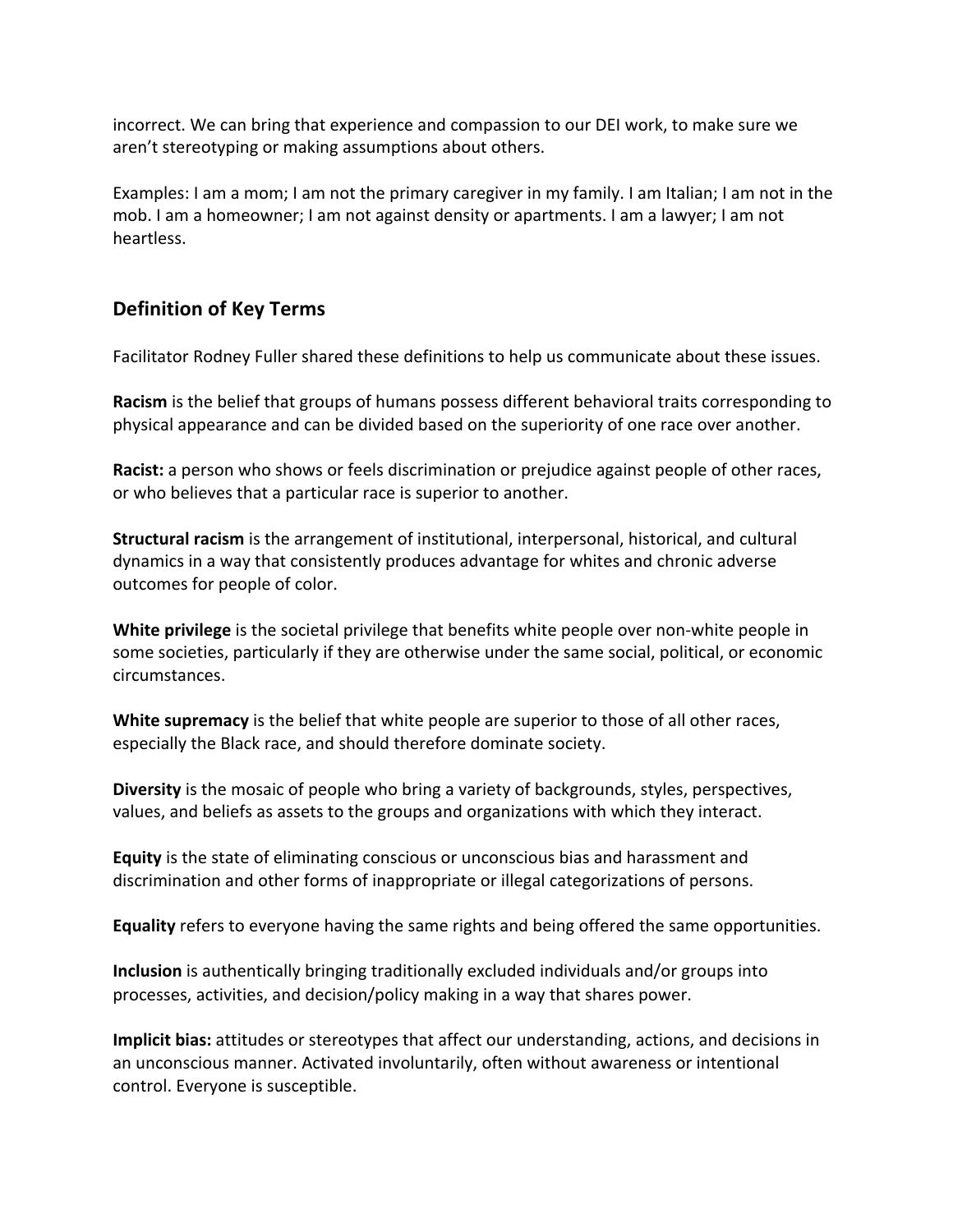**System of advantage:** Set of opportunities and circumstances which benefits certain groups of people at given times. Benefits the "dominant group: and negatively affects the "targeted group."

- Ableism
- Ageism
- Classism
- Heterosexism
- Sexism
- Religious Oppression
- Racism

**Microaggressions:** comments or actions that subtly and often unconsciously or unintentionally expresses a prejudiced attitude toward a member of a marginalized group.

# **HRWA Context for DEI Work**

# **How We Got Here** – Emily Vail

- We each bring our personal history and experiences to this work.
- We need to acknowledge and apologize when we mess up (and we will mess up).
- We know that environmental issues are also racial/social issues, and we shouldn't separate those.

# **Setting Context: Historical Overview of Institutional Racism** – Michael Finewood

- Systemic racism continues to disproportionately impact communities of color today.
- We should examine our schools of thought around environmentalism and where there may be racist biases.
- The racist history of environmentalism has, in part, lead to a lack of diversity in the field today.

# **A HRWA Board Member's Perspective** – Eli Dueker

- We need to bring our members and constituents along with us as we make changes toward more diversity, equity, and inclusion.
- Consider what support Black, indigenous, and people of color (BIPOC) staff will need and what structures to put into place to support them.
- The Jemez Principles can help organizations improve and be more inclusive.

# **Discussion: Strengths, Opportunities, Weaknesses, Threats, and Actions**

# **Open discussion and reflection:**

• As we learn more about DEI, we may feel really guilty about past actions where we did not do the right thing. We need to be careful about doing good to absolve feelings of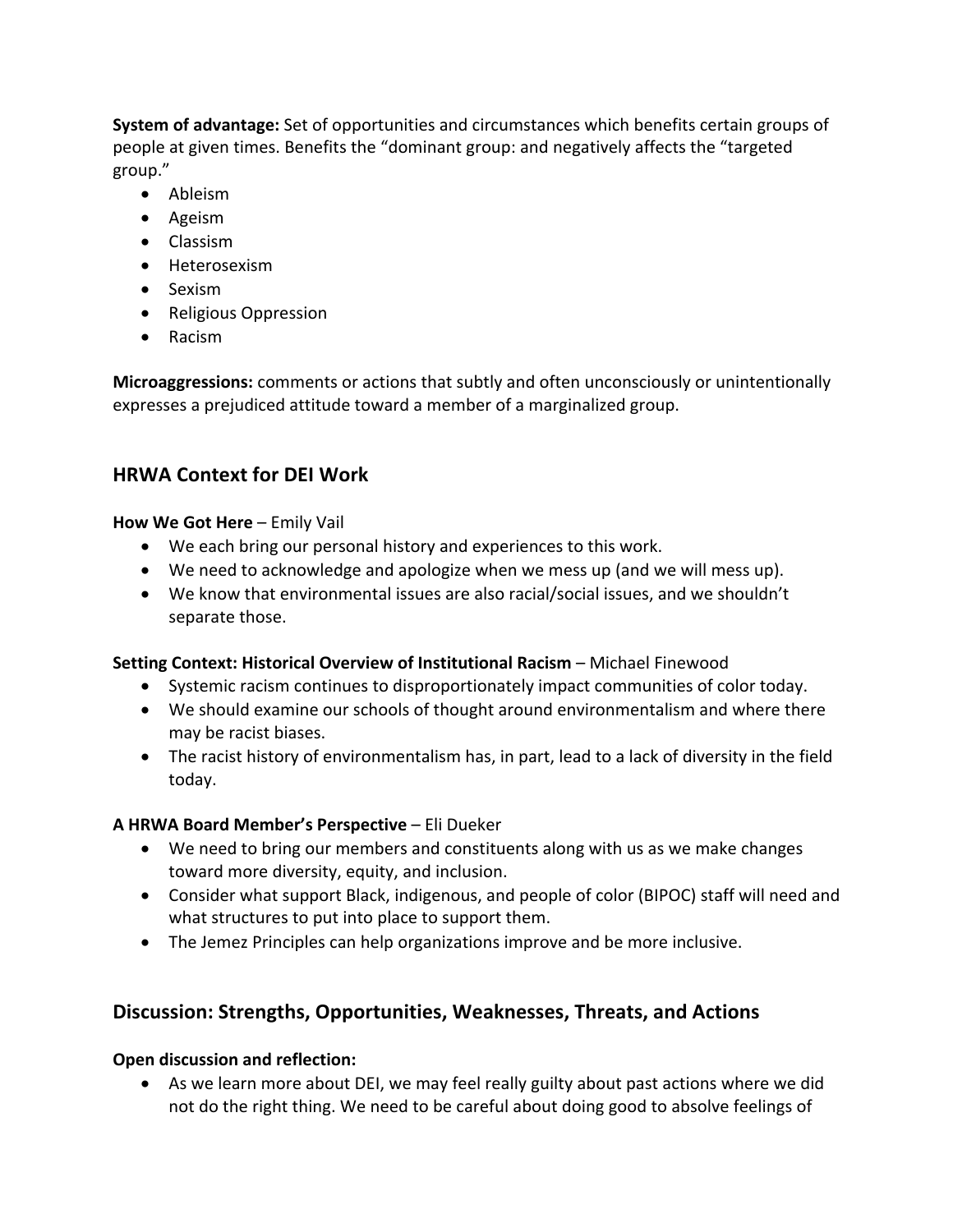guilt, rather than doing good for good's sake. We should be internally motivated to work on DEI issues, rather than moving due to peer pressure, to really make changes.

- We run the risk of making mistakes as we change. We will have to be prepared to learn from our mistakes and still move forward with confidence.
- By making changes, we run the risk of losing people. However, we are well-positioned to bring our community along with us as we implement changes to improve DEI, especially through our educational and capacity-building programs. The risk of losing people is worth the benefit of bringing new, more diverse communities into our networks, and creating a space where they feel more comfortable engaging.
- We need to be sensitive about what we're changing to stay true to our mission, and continue providing the watershed education and capacity-building that people (including BIPOC) are looking to us to provide.

#### **Breakout Session 1: Strengths and Opportunities**

- It's a strength, and very motivating, that we're all on board and ready to do this work. The board and staff bring knowledge and perspectives that will be valuable. The work we've already done internally to improve board governance is a strength.
- We have an opportunity to connect with other organizations through our educational programs. We can share stories through our communication tools.
- We have an opportunity to strengthen ties with communities that have a broader interest in water, especially organizations that are not focused on the environment.
- We have an opportunity to work in cities, or on specific topics that might be of interest to more diverse audiences (stream daylighting, drinking water source protection, etc.)
- We are well-positioned as a regional leader, and can lead by example on DEI issues to build trust.

#### **Breakout Session 2: Weaknesses and Threats**

- We don't know what we don't know, and where our blind spots might be. We might be doing harm even when we have good intentions, and will need to work on this.
- The board is currently all white, and we don't look like the communities that need the most assistance and support from HRWA. Looks are also surface level, and don't get into the depth of identity and experience of individuals.
- We need to be careful about asking people to join our board in a way that is not tokenizing. People of color who join our board may need support, if they are the first/only one. A broader call for board members puts the ball in their court to say if they want to serve as a board member. In the past, we have relied on our networks and inviting people we know to join, which can result in potentially awkward conversations.
- We will need to work to build trusted relationships. People of color who speak out against microaggressions or other issues often face retaliation. We want to get feedback to address our blind spots, but will need to have a strong foundation of trust so people feel comfortable communicating to us. We don't want people to have a bad experience working with HRWA or serving on the board.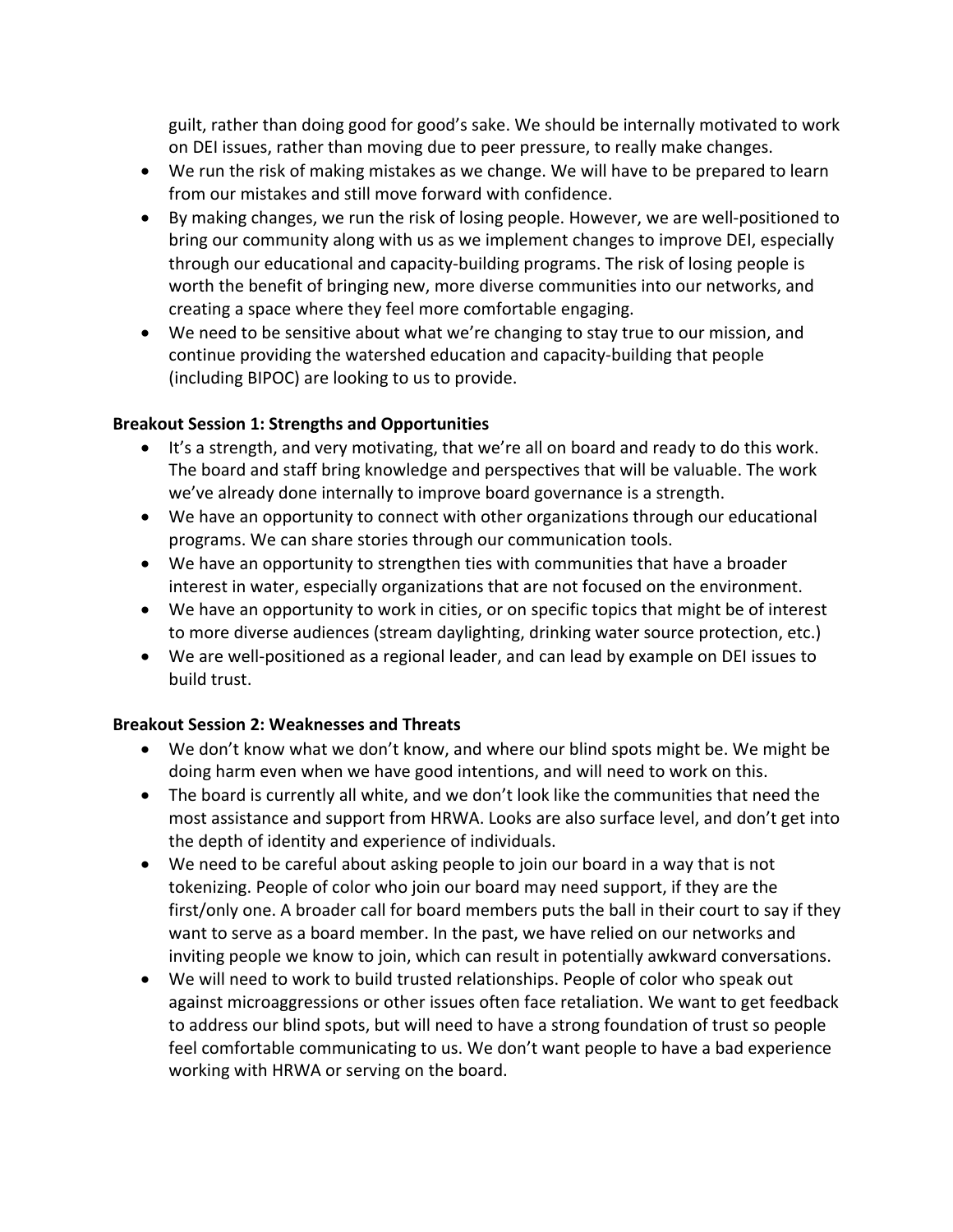- It will be important to have feedback mechanisms in place, like the annual board survey, for board members to share their experiences and work toward resolution. Things that are not issues with our current board may become weaknesses for us in the future. We will need to regularly evaluate things like time of meetings, board giving, and other potential barriers to board service.
- It will be important to move our work and mission forward in a way that is more diverse, inclusive, and equitable without it being only for that purpose. The type of work we're doing and ways we get involved with communities should lead to this, rather than the other way around.
- There is a threat of mission drift, but this could also be an opportunity to establish partnerships with other organizations around common goals. We should make it our job to learn about what more diverse groups are doing in the region, such as Indigenous people working on water protection. It's our responsibility to listen and learn, before asking people to join our board, to help build relationships.
- We need to examine our current culture, and make sure we open up space for all voices. People communicate in different ways, and everyone should have an opportunity to be heard.
- The word "watershed" may be a barrier for people who don't relate to water in that way.

#### **Breakout Session 3: Opportunities and Actions**

- We have an opportunity to use our outreach, programming, and communication tools to share information and bring more people into our network. Inviting speakers, experts, or participants can be a way to build relationships and meet new potential board members. We can use the newsletter to elevate unheard voices or stories.
- Watershed group members are mostly white. We should consider our audience for different programs, and consider targeting our programs for more specific audiences. We can explore ways to connect with schools, colleges, or younger people.
- We should reach out to watershed groups and engage them in our conversations. We can describe our process/tools and help groups that might be interesting in doing this work themselves. What do they think about diversity, equity, and inclusion?
- Shifting to an open call to recruit new board members is an important step.
- Consider partnering with non-environmental organizations. This could also create new funding opportunities. We will start a working group to start reaching out to partner organizations that share values.
- We're doing something that not a lot of other organizations are, or are doing more slowly. We have an opportunity to amplify other organizations that are doing this work, and show how we can support through partnerships.
- We are shaping a better future, and this is a real motivator.
- Representation is important, and an advisory board could be an opportunity to bring in more diverse voices.